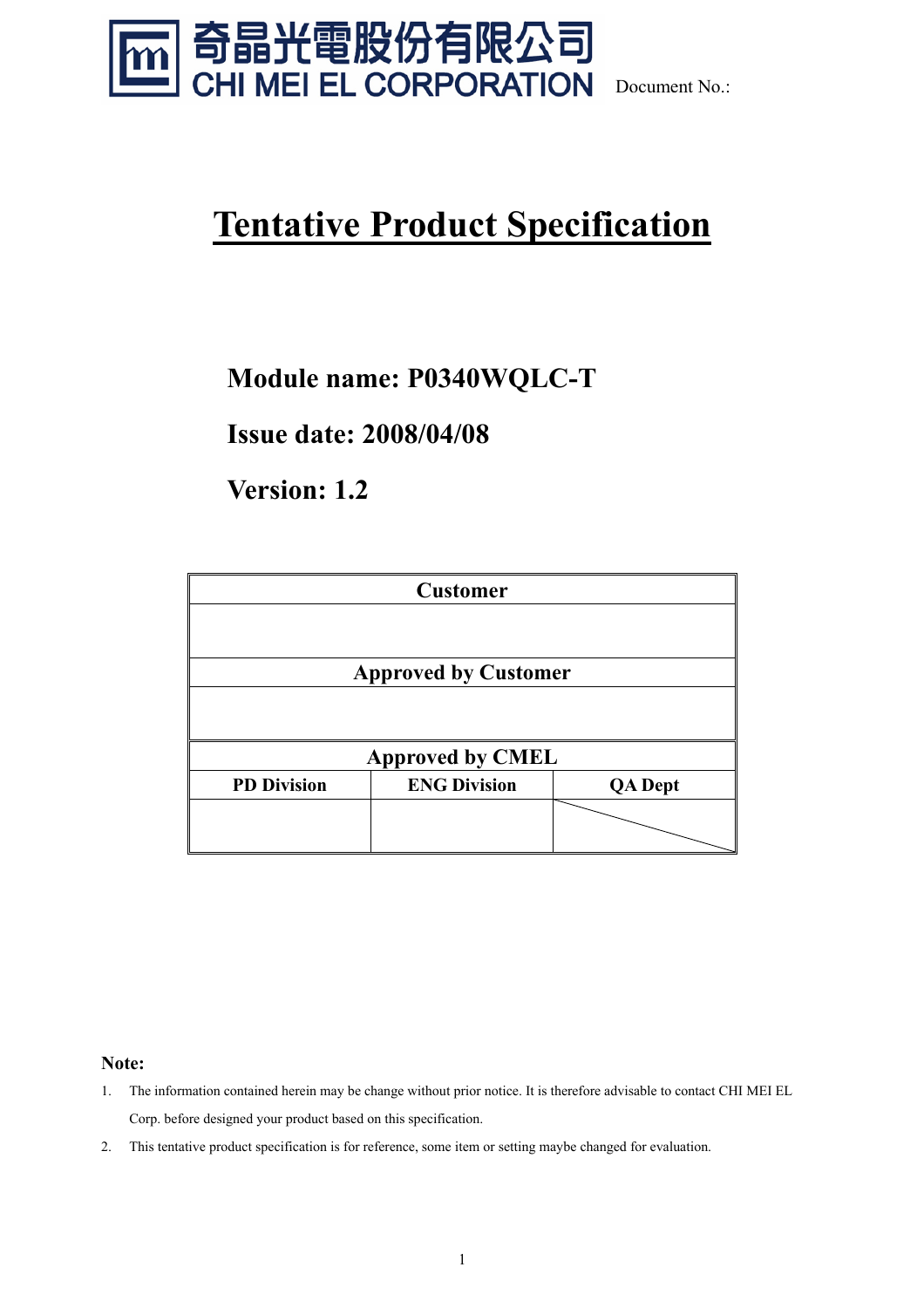

#### **Reversion History**

| <b>Version</b> | <b>Date</b> | Page     | Description                              |
|----------------|-------------|----------|------------------------------------------|
| Ver.1.0        | 2008/02/29  | All      | Tentative specification was first issued |
| Ver.1.1        | 2008/03/19  | $18\,$   | Change External Dimension                |
| Ver.1.2        | 2008/04/08  | 10,11,12 | Modify Initial Register Setting          |
|                |             | 14       | Add System Diagram                       |
|                |             |          |                                          |
|                |             |          |                                          |
|                |             |          |                                          |
|                |             |          |                                          |
|                |             |          |                                          |
|                |             |          |                                          |
|                |             |          |                                          |
|                |             |          |                                          |
|                |             |          |                                          |
|                |             |          |                                          |
|                |             |          |                                          |
|                |             |          |                                          |
|                |             |          |                                          |
|                |             |          |                                          |
|                |             |          |                                          |
|                |             |          |                                          |
|                |             |          |                                          |
|                |             |          |                                          |
|                |             |          |                                          |
|                |             |          |                                          |
|                |             |          |                                          |
|                |             |          |                                          |
|                |             |          |                                          |
|                |             |          |                                          |
|                |             |          |                                          |
|                |             |          |                                          |
|                |             |          |                                          |
|                |             |          |                                          |
|                |             |          |                                          |
|                |             |          |                                          |
|                |             |          |                                          |
|                |             |          |                                          |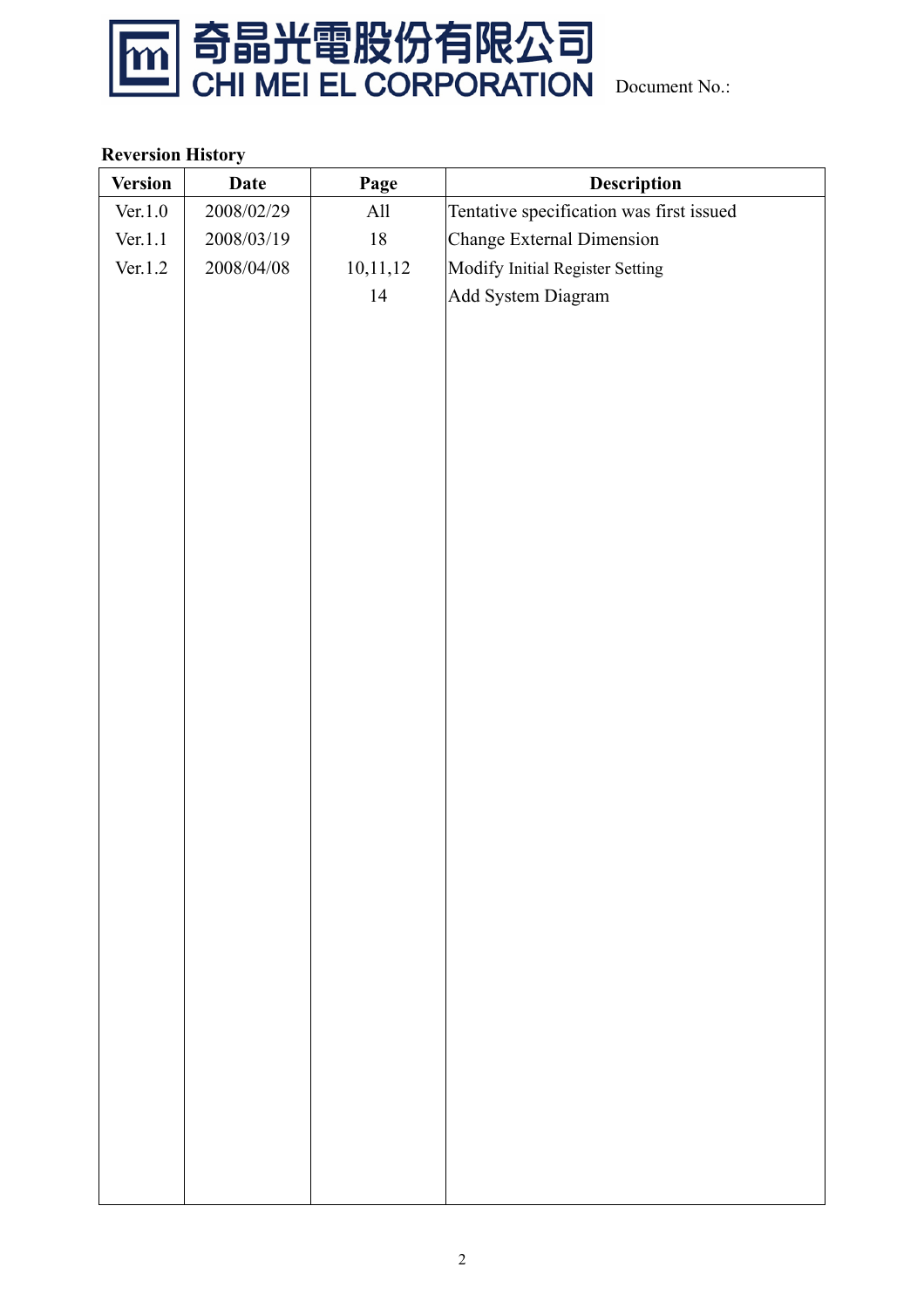

#### **1. Purpose:**

This documentation defines general product specification for OLED module supplied by CMEL. The information described in this technical specification is tentative. Please Contact CMEL's representative while your product is modified.

#### **2. General Description:**

- Driving Mode: Active Matrix
- Color Mode: Full Color (16M color)
- Driver IC: HX5116, COG Assembly
- Interface:
	- 8bit serial RGB and 24bit parallel RGB interface
- Application: Portable DVD, PMP, GPS, Photo Frame etc.

#### **3. Mechanical Data:**

| No.                     | <b>Items</b>         | Specification | Unit |
|-------------------------|----------------------|---------------|------|
| 1                       | <b>Diagonal Size</b> | 3.4           | Inch |
| $\mathbf{2}$            | <b>Resolution</b>    | 480 RGB x 272 |      |
| 3                       | <b>Pixel Pitch</b>   | H: 156 V: 156 | um   |
| $\overline{\mathbf{4}}$ | <b>Active Area</b>   | 74.88 x 42.43 | mm   |
| 5                       | <b>Outline Area</b>  | 82.8 x 54.3   | mm   |
| 6                       | <b>Thickness</b>     | 1.6           | mm   |
|                         | Weight               | TBD           | g    |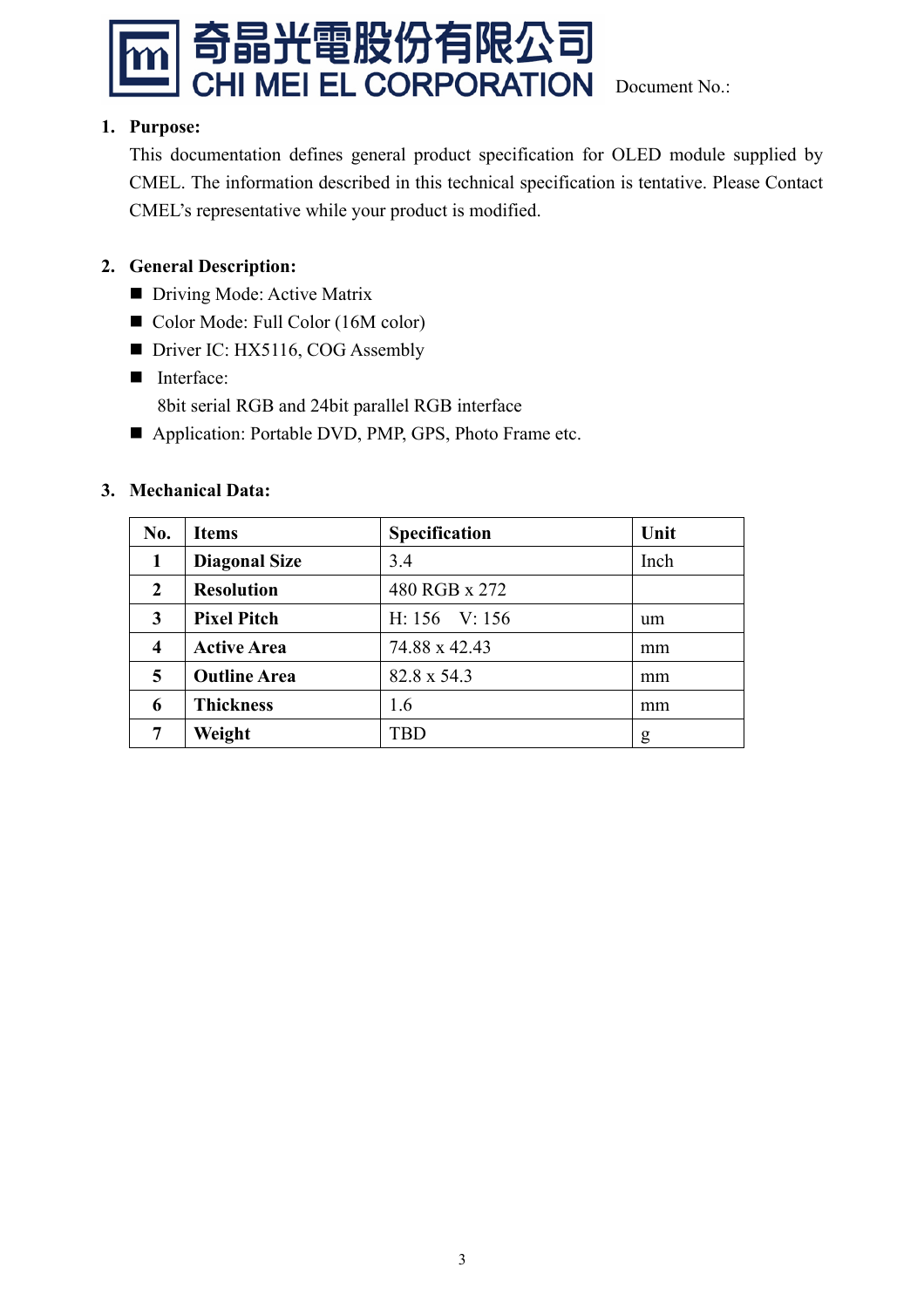

#### **4. Maximum ratings:**

| Symbol | <b>Parameter</b>             | Value            | <b>Unit</b> |
|--------|------------------------------|------------------|-------------|
| VCC    | Logic Supply Voltage         | $-0.3$ to $+3.6$ | V           |
| VCI    | Analog Supply Voltage        | $-0.3$ to $+3.6$ | V           |
| TA     | <b>Operating Temperature</b> | $-20$ to $+60$   | $\sim$<br>◡ |
| Tstg   | Storage Temperature          | $-40$ to $+85$   | $\sim$      |

#### Table 7.1 Maximum ratings

Maximum ratings are those values beyond which damages to the device may occur. Functional operation should be restricted to the limits in the Electrical Characteristics tables or Pin Description section. Unused outputs must be left open.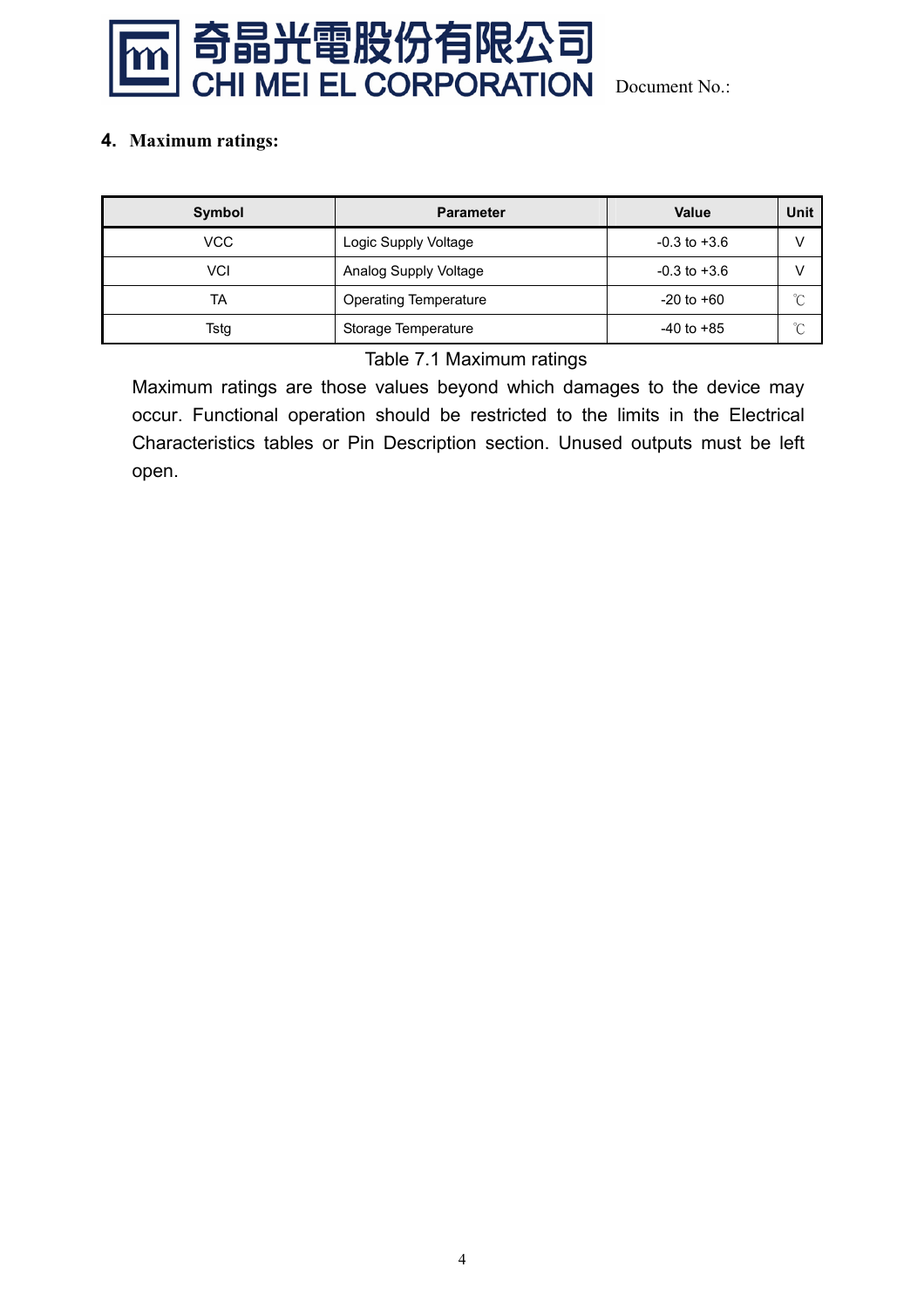

#### **5. Electrical Characteristic:**

#### **5.1 DC Characteristic**

#### **DC Characteristics**

(Unless otherwise specified, Voltage Referenced to VSS = 0V, VCC = 1.5 to 3.6V, TA = -20 to 70C)

| Parameter                                        | Symbol                      | <b>Test condition</b>               | Min.               | Typ.                         | Max.                      | Unit               |
|--------------------------------------------------|-----------------------------|-------------------------------------|--------------------|------------------------------|---------------------------|--------------------|
| System power supply pins of the<br>logic block   | <b>VCC</b>                  |                                     | 1.5                |                              | 3.6                       | V                  |
| <b>Booster Reference Supply Voltage</b><br>Range | <b>VCI</b>                  |                                     | 3.0                |                              | 3.6                       | V                  |
| <b>DDVDH</b> Output Voltage 1                    | <b>DDVDH</b>                | Set CP1X=0                          | 4.9                | 5.1                          | 5.3                       | V                  |
| DDVDH Output Voltage 2                           | <b>DDVDH</b>                | Set CP1X=1                          | 5.8                | 6.0                          | 6.2                       | V                  |
| VGAM1OUT Output Voltage 1                        | VGAM1OUT                    | Set CP1X=0                          | 4.7                | 4.8                          | 4.9                       | V                  |
| VGAM1OUT Output Voltage 2                        | VGAM1OUT                    | Set CP1X=1                          | 5.7                | 5.8                          | 5.9                       | V                  |
| Gate driver High Output Voltage                  | <b>VGH</b>                  |                                     | $+3$               | $\overline{\phantom{a}}$     | $+8$                      | V                  |
| Gate driver Low Output Voltage                   | $\ensuremath{\mathsf{VGL}}$ |                                     | $-8$               | $\overline{\phantom{a}}$     | $-3$                      | V                  |
| OLED Diode Refer Voltage                         | <b>ARREF</b>                |                                     | $-8$               |                              | $+8$                      | V                  |
| Logic High Output Voltage                        | <b>VOH</b>                  | Iout= $-400\mu A$                   | $0.8 * \text{VCC}$ | $\qquad \qquad \blacksquare$ | $\ensuremath{\text{VCC}}$ | V                  |
| Logic Low Output Voltage                         | <b>VOL</b>                  | Iout=400µA                          | $\mathbf{0}$       | $\blacksquare$               | $0.2 * \text{VCC}$        | V                  |
| Logic High Input voltage                         | <b>VIH</b>                  |                                     | $0.8 * \text{VCC}$ | $\overline{\phantom{a}}$     | $\ensuremath{\text{VCC}}$ | V                  |
| Logic Low Input voltage                          | <b>VIL</b>                  |                                     | $\boldsymbol{0}$   | $\overline{\phantom{0}}$     | $0.2 * VCC$               | V                  |
| Logic Input Current                              | $\rm IIL/IIH$               | No pull up or pull low              | $-1$               |                              | $\mathbf{1}$              | μA                 |
| Pull high resistance                             | <b>RH</b>                   | Pull up pins                        | 600                | 900                          | 1200                      | $\mathrm{K}\Omega$ |
| Pull low resistance                              | RL                          | Pull low pins                       | 600                | 900                          | 1200                      | $K\Omega$          |
| High Output Current                              | $\rm IOH$                   | $S1 - S107$ ,<br>Vo=4.9V vs. 4V     | 50                 | $\overline{\phantom{a}}$     | $\overline{\phantom{a}}$  | μA                 |
| Low Output Current                               | IOL                         | $S1 - S107$ ,<br>$Vo=0.1V$ vs. $1V$ |                    |                              | $-50$                     | μA                 |
| Output leakage Current                           | IOZ                         |                                     | $-1$               | $\overline{\phantom{a}}$     | $\mathbf{1}$              | μA                 |
| Output voltage offset                            | <b>VOS</b>                  | $S1 - S107$ ,<br>Vo=0.1V~DDVDH-0.1V |                    | $\pm 10$                     |                           | $\rm mV$           |
| Output voltage deviation                         | $\rm VOD$                   | $S1 - S107$ ,<br>Vo=0.1V~DDVDH-0.1V |                    | $\pm 10$                     |                           | $\bold{mV}$        |
| Analog standby current                           | <b>ISTB</b>                 | $VCI=3.0V,$<br>Stand by mode        |                    |                              | 10                        | uA                 |
| Analog operating current                         | <b>IVCI</b>                 | $VCI=3.0V,$<br>$S1 - S160$ no load  |                    | TBD                          |                           | mV                 |
| Analog operating current                         | <b>IVCI</b>                 | $VCI=3.0V,$<br>S1~S160 no load      |                    | TBD                          |                           | mV                 |
| Logic Pins Input Capacitance                     | $\ensuremath{\mathrm{CIN}}$ |                                     |                    | 5                            | 7.5                       | pF                 |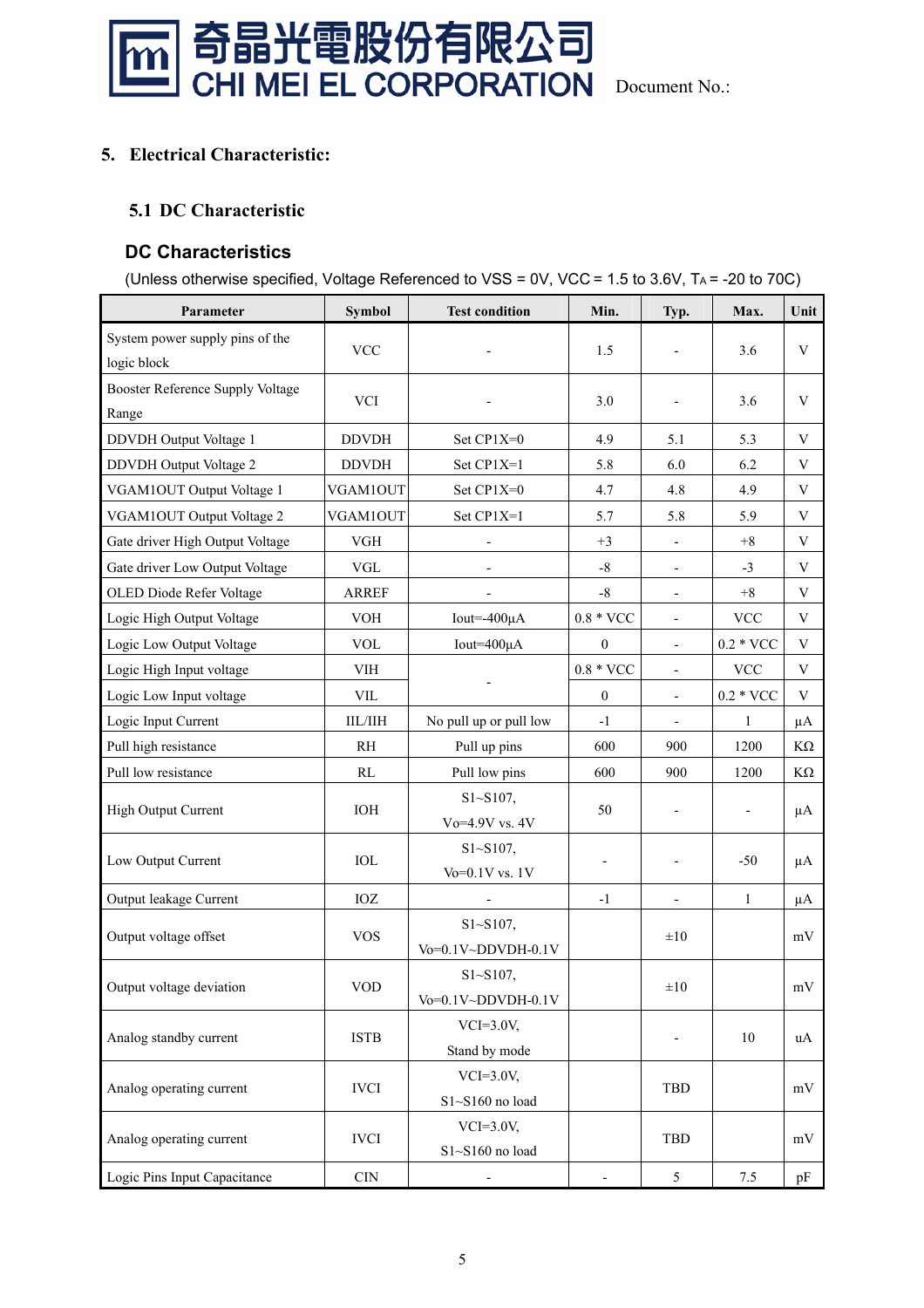

#### **5.2 AC Characteristic**

5.2.1 AC Electrical Characteristics

| <b>PARAMETER</b>                 | Symbol                      | Min.          | Typ. | Max. | Unit           |
|----------------------------------|-----------------------------|---------------|------|------|----------------|
| <b>HSYNC</b> setup time          | I <sub>hst</sub>            | 10            |      |      | ns             |
| <b>HSYNC</b> hold time           | T <sub>hhd</sub>            | 10            |      |      | ns             |
| VSYNC setup time                 | $T_{\text{vst}}$            | 10            |      |      | ns             |
| <b>VSYNC</b> hold time           | $T_{vhd}$                   | 10            |      |      | ns             |
| Data setup time                  | $\mathsf{T}_{\mathsf{dsu}}$ | 10            |      |      | ns             |
| Data hold time                   | $\Gamma_{\text{dhd}}$       | 10            |      |      | ns             |
| DE setup time                    | $T_{\texttt{esu}}$          | 10            |      |      | ns             |
| VSYNC falling to HSYNC falling   | $T_{HV\_O}$                 | -4            | 0    | $+4$ | Тсрн           |
| time on odd field @ RGB mode     |                             |               |      |      |                |
| VSYNC falling to HSYNC falling   | $T_{HV\_E}$                 | $0.4^{\circ}$ | 0.5  | 0.6  | Т <sub>н</sub> |
| time on even field @ RGB mode    |                             |               |      |      |                |
| Source output settling time      | ${\sf T}_{\tt ST}$          |               | 3    |      | μs             |
| Source output loading R          | $R_{\scriptstyle\rm SL}$    |               | 25   |      | K ohm          |
| Source output loading C          | $C_{\rm SL}$                |               | 16   |      | рF             |
| Gate signals settling time (90%) | $\Gamma_{\text{GL}}$        |               | 0.5  |      | μs             |
| Gate signals loading R           | $R_{GL}$                    |               | 5.6  |      | K ohm          |
| Gate signals loading C           | $C_{GL}$                    |               | 30   |      | рF             |
| SW signals settling time (90%).  | Tsw                         |               | 0.6  |      | μs             |
| SW signals loading R             | $R_{SW}$                    |               | 1.4  |      | K ohm          |
| SW signals loading C             | $C_{\text{SW}}$             |               | 85.5 |      | рF             |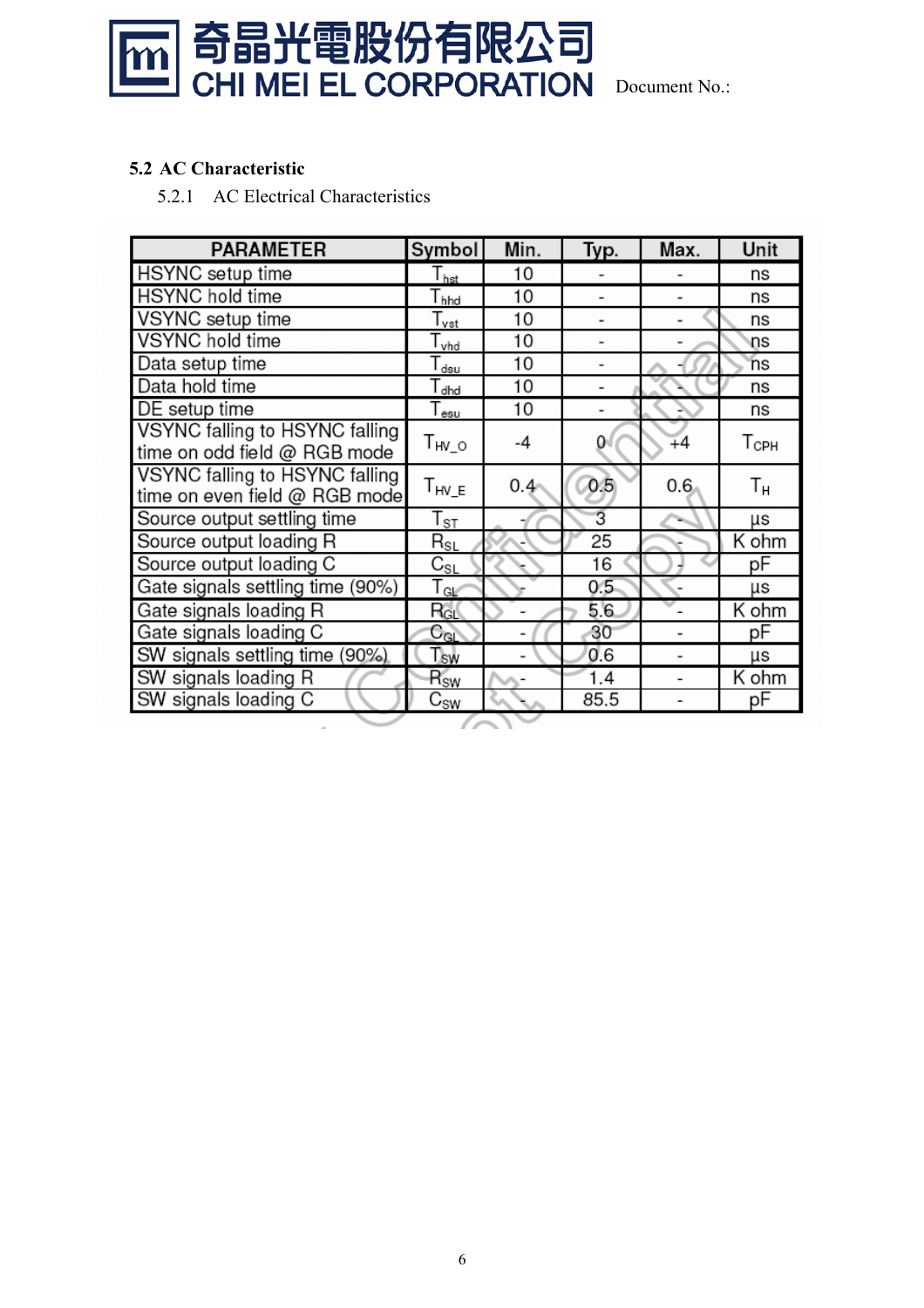



**Clock and Data input waveforms**



**Define the HSYNC to VSYNC timing for RGB mode**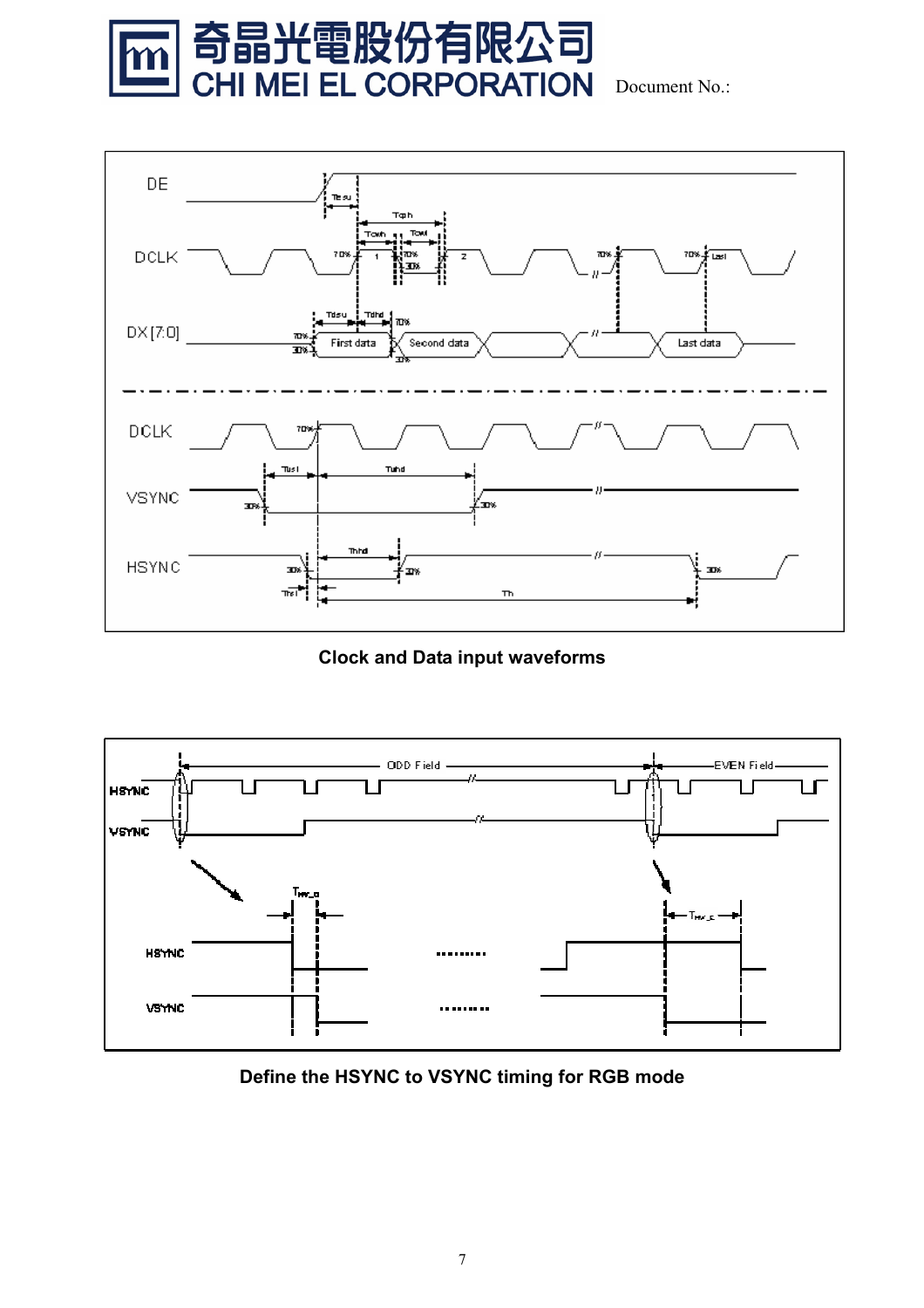

5.2.2 480RGB X 272 serial RGB interface

| <b>PARAMETER</b>                              | Symbol             | Min. | Typ. | Max. | Unit                      |
|-----------------------------------------------|--------------------|------|------|------|---------------------------|
| <b>DCLK</b> frequency                         | $F_{\text{CPH}}$   | 33.3 |      |      | MHz                       |
| DCLK period                                   | $T_{\mathsf{CPH}}$ |      |      | 30   | ns                        |
| DCLK pulse duty                               | $T_{\text{CWH}}$   | 40   | 50   | 60   | %                         |
| <b>HSYNC</b> period                           | Τн                 |      | 1836 |      | $T_{\mathsf{CPH}}$        |
| HSYNC pulse width                             | l <sub>WH</sub>    | 5    | 90   |      | $\mathsf{T_{\text{CPH}}}$ |
| HSYNC-first horizontal data<br>time           | Т <sub>нвр</sub>   | 274  | 306  | 337  | Тсрн                      |
| DE pulse width                                | Т <sub>ЕР</sub>    |      | 1440 |      | Горн                      |
| VSYNC pulse width                             | Twv                |      | 3    | 5    | Τн                        |
| VSYNC-1 <sup>st</sup> Data input (DE)<br>time | T <sub>VBP</sub>   | 4    | 20   | 35   | Тн                        |
| <b>VSYNC</b> period                           | Τv                 | 302  |      |      | Тн                        |

#### 5.2.2 480RGB X 272 parallel RGB interface

| <b>PARAMETER</b>                              | Symbol                                    | Min. | Typ. | Max. | Unit                        |
|-----------------------------------------------|-------------------------------------------|------|------|------|-----------------------------|
| <b>DCLK</b> frequency                         | $F_{CH}$                                  | 11.1 |      |      | MHz                         |
| DCLK period                                   | $\tau_{\scriptscriptstyle{\mathrm{CPH}}}$ |      |      | 90   | ns                          |
| DCLK pulse duty                               | CWH                                       | 40   | 50   | 60   | $\%$                        |
| <b>HSYNC</b> period                           | ŀн                                        |      | 612  |      | $\mathsf{T}_{\mathsf{CPH}}$ |
| HSYNC pulse width                             | T <sub>wн</sub>                           | 5    | 30   |      | Тсрн                        |
| <b>HSYNC-first horizontal data</b><br>time    | T <sub>HBP</sub>                          | 70   | 102  | 133  | $T_{\texttt{CPH}}$          |
| DE pulse width                                | l EP                                      |      | 480  |      | Тсрн                        |
| VSYNC pulse width                             | Twv                                       |      | 3    | 5    | Τн                          |
| VSYNC-1 <sup>st</sup> Data input (DE)<br>time | T <sub>VBP</sub>                          | 4    | 20   | 35   | Тн                          |
| VSYNC period                                  | Τv                                        | 302  |      |      | Τн                          |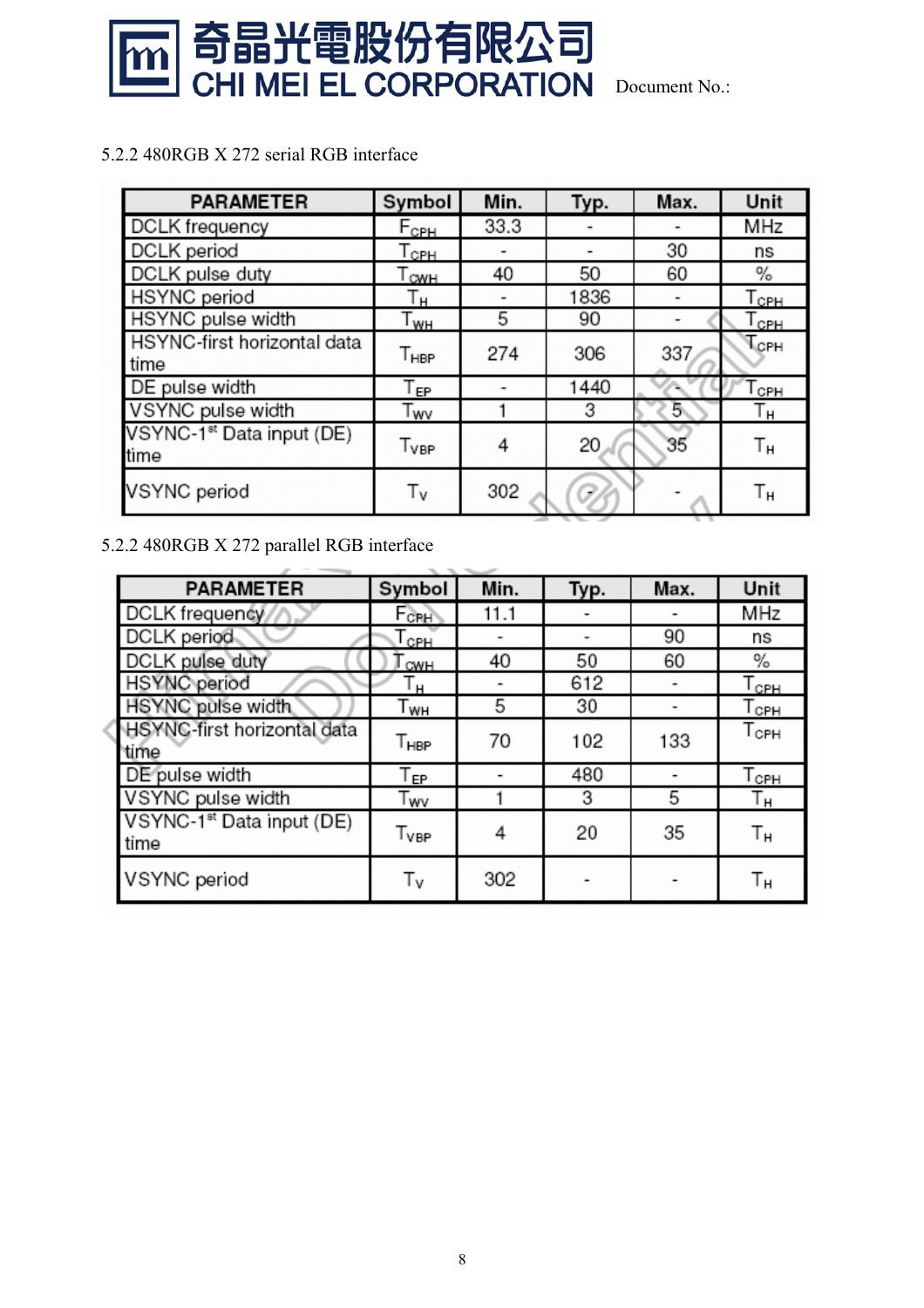



#### **Serial RGB Horizontal Data Format**



#### **Parallel RGB Horizontal Data Format**



#### **Digital RGB Vertical Data Format**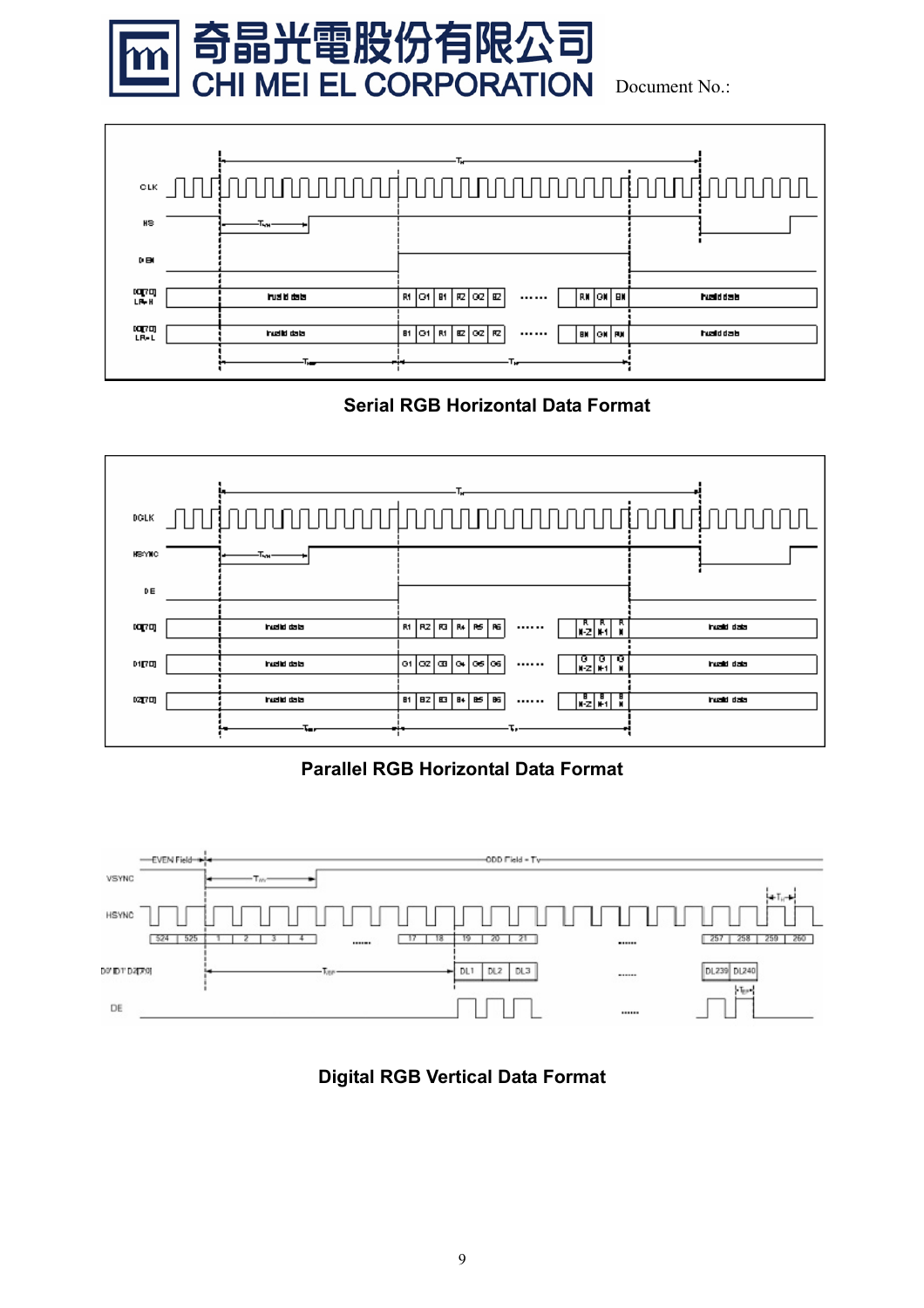

#### **6. Electro-Optical Characteristic:**

| <b>Items</b>               | <b>Symbol</b> | Min    | Typ.    | <b>Max</b> | Unit              | <b>Remark</b>          |
|----------------------------|---------------|--------|---------|------------|-------------------|------------------------|
| <b>Operating Luminance</b> | L             | 170    | 200     | 230        | Cd/m <sup>2</sup> | (1)(5)                 |
| Power Consumption          | Pon           |        |         | 170        | mW                | 30% pixels<br>on $(1)$ |
| Response Time              | <b>Tres</b>   |        |         | 50         | u <sub>S</sub>    | (2)                    |
| CIEx (White)               | Wx            |        | 0.31    |            |                   | (5)                    |
| CIEy (White)               | Wy            |        | 0.33    |            |                   | (5)                    |
| Viewing Angle              | VA            | 160    | 170     |            | Degree            | (3)                    |
| Contrast                   | CR            | 5000:1 | 10000:1 |            |                   | (4)                    |
| <b>Operation Lifetime</b>  | <b>LTop</b>   | 20000  |         |            | <b>Hrs</b>        | (1)(6)                 |

Note:

Measuring surrounding: dark room Surrounding temperature: 25°C

1. Test condition:

a. AR\_VDD=  $4.3V +/-0.03V$ , AR\_VSS=  $-5.7V +/-0.03V$ 

b. IC Initial Register Setting:

| 24-bit parallel RGB (DE) |                                                                  |
|--------------------------|------------------------------------------------------------------|
| Index_out(0x04);         | Parameter_out(0x23); //set display mode 24-bit parallel RGB (DE) |
| Index $out(0x05)$ ;      | Parameter out(0x82); //set display mode                          |
| Index out(0x07);         | Parameter out(0x0F); //set driver capability                     |
| Index_out(0x34);         | Parameter_out(0x18); //set display timing                        |
| $Index_out(0x35);$       | Parameter_out(0x28); //set display timing                        |
| Index out(0x36);         | Parameter_out(0x16); //set display timing                        |
| Index_out(0x37);         | Parameter_out(0x01); //set display timing                        |
| Index_out(0x02);         | Parameter_out(0x02); //OTP On                                    |
| Index_out(0x0A);         | Parameter_out(0xBB); //VGHVGL=+/-6V                              |
| Index_out(0x09);         | Parameter_out(0x18); //VGAM1OUT=4.61V                            |
| Index_out(0x10);         | Parameter_out(0x1D); //set R slop                                |
| Index_out(0x11);         | Parameter_out(0x0B); //set G slop                                |
| Index_out(0x12);         | Parameter_out(0x0B); //set B slop                                |
| $Index_out(0x13);$       | Parameter_out(0x02); //set R_0                                   |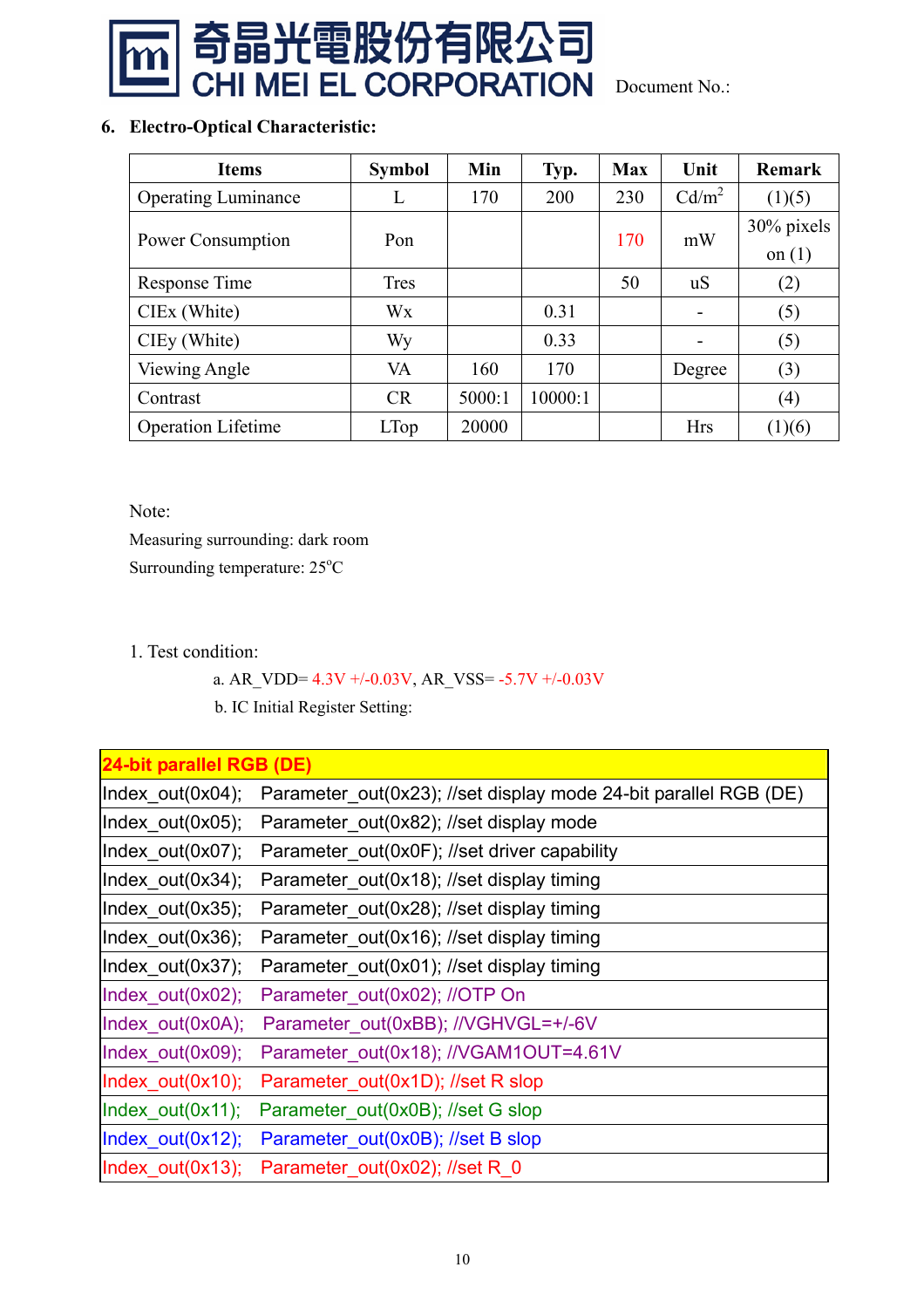# **m 奇晶光電股份有限公司<br>Leng CHI MEI EL CORPORATION** Document No.:

| Index_out(0x14);     | Parameter_out(0x07); //set R_10       |
|----------------------|---------------------------------------|
| Index out(0x15);     | Parameter out(0x06); //set R 36       |
| Index_out(0x16);     | Parameter_out(0x06); //set R_80       |
| Index_out(0x17);     | Parameter_out(0x05); //set R_124      |
| Index_out(0x18);     | Parameter_out(0x04); //set R_168      |
| Index_out(0x19);     | Parameter_out(0x04); //set R_212      |
| Index_out(0x1A);     | Parameter_out(0x08); //set R_255      |
| Index_out(0x1B);     | Parameter_out(0x02); //set G_0        |
| Index_out(0x1C);     | Parameter_out(0x07); //set G_10       |
| Index out(0x1D);     | Parameter out(0x02); //set G 36       |
| Index out(0x1E);     | Parameter_out(0x03); //set G_80       |
| Index_out(0x1F);     | Parameter_out(0x03); //set G_124      |
| Index_out(0x20);     | Parameter_out(0x03); //set G_168      |
| Index_out(0x21);     | Parameter_out(0x02); //set G_212      |
| Index_out(0x22);     | Parameter_out(0x03); //set G_255      |
| Index_out(0x23);     | Parameter_out(0x02); //set G_0        |
| Index_out(0x24);     | Parameter out(0x07); //set B 10       |
| Index_out(0x25);     | Parameter_out(0x07); //set B_36       |
| Index_out(0x26);     | Parameter_out(0x07); //set B_80       |
| Index_out(0x27);     | Parameter_out(0x05); //set B_124      |
| Index_out(0x28);     | Parameter_out(0x04); //set B_168      |
| Index_out(0x29);     | Parameter out(0x04); //set B 212      |
| Index_out(0x2A);     | Parameter_out(0x06); //set B_255      |
| Index_out(0x06);     | Parameter_out(0x03); //set display on |
| <b>AR VDD= +4.3V</b> |                                       |
| <b>AR VSS= -5.7V</b> |                                       |

| 8-bit serial RGB (DE) |                                                               |
|-----------------------|---------------------------------------------------------------|
| Index_out(0x04);      | Parameter_out(0x21); //set display mode 8-bit serial RGB (DE) |
| Index_out(0x05);      | Parameter_out(0x82); //set display mode                       |
| Index $out(0x07)$ ;   | Parameter out(0x0F); //set driver capability                  |
| Index $out(0x34);$    | Parameter_out(0x48); //set display timing                     |
| Index_out(0x35);      | Parameter_out(0x78); //set display timing                     |
| Index_out(0x36);      | Parameter out(0x42); //set display timing                     |
| Index $out(0x37);$    | Parameter_out(0x01); //set display timing                     |
| Index $out(0x02)$ ;   | Parameter out(0x02); //OTP On                                 |
| Index_out(0x0A);      | Parameter out(0xBB); //VGHVGL=+/-6V                           |
| Index out(0x09);      | Parameter out(0x18); //VGAM1OUT=4.61V                         |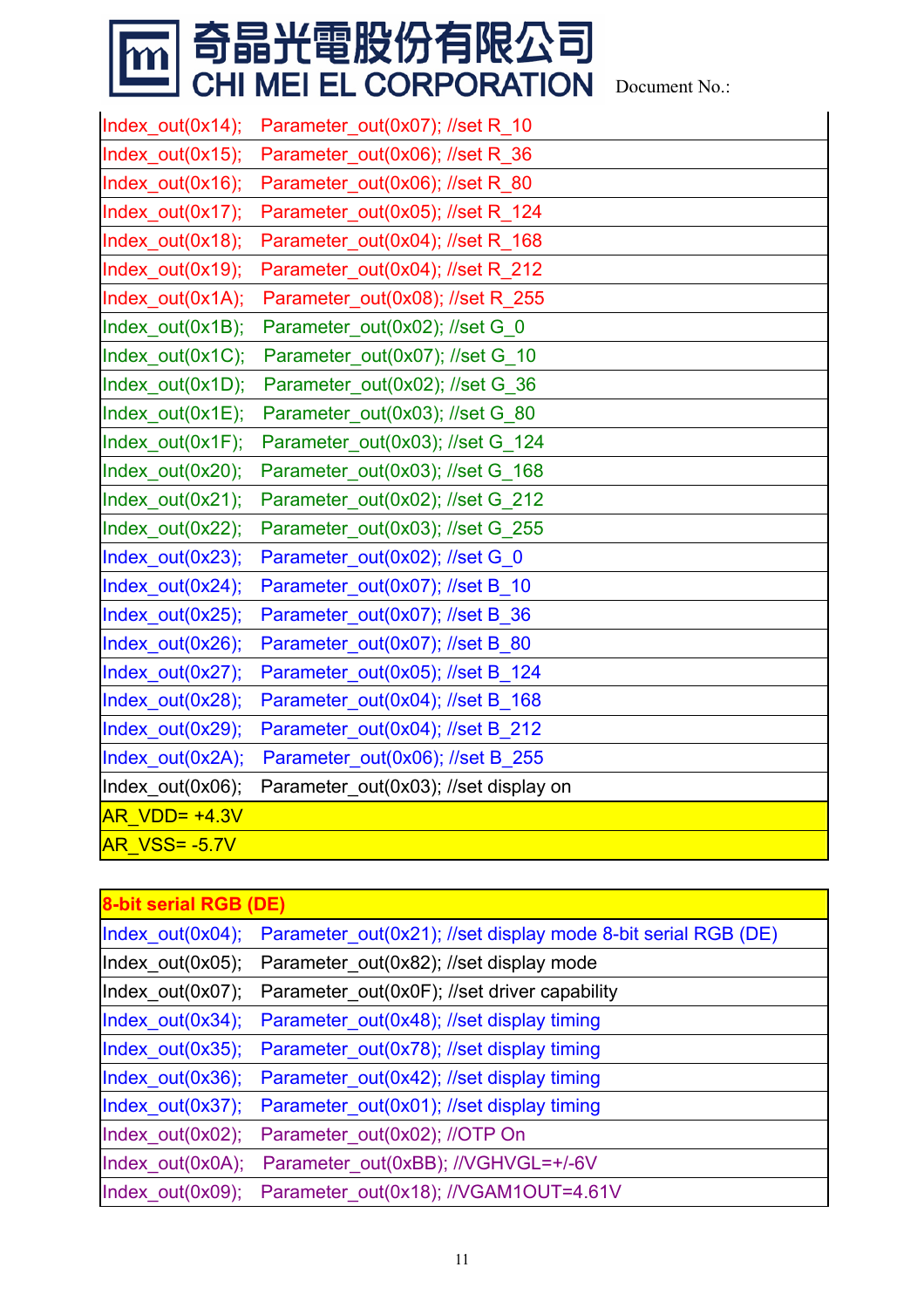# **m 奇晶光電股份有限公司<br>Le CHI MEI EL CORPORATION** Document No.:

| $Index_out(0x10);$   | Parameter_out(0x1D); //set R slop     |
|----------------------|---------------------------------------|
| Index_out(0x11);     | Parameter_out(0x0B); //set G slop     |
| Index_out(0x12);     | Parameter_out(0x0B); //set B slop     |
| Index_out(0x13);     | Parameter_out(0x02); //set R_0        |
| Index_out(0x14);     | Parameter_out(0x07); //set R_10       |
| Index_out(0x15);     | Parameter_out(0x06); //set R_36       |
| Index_out(0x16);     | Parameter_out(0x06); //set R_80       |
| Index_out(0x17);     | Parameter_out(0x05); //set R_124      |
| Index_out(0x18);     | Parameter_out(0x04); //set R_168      |
| Index_out(0x19);     | Parameter_out(0x04); //set R_212      |
| Index_out(0x1A);     | Parameter_out(0x08); //set R_255      |
| Index_out(0x1B);     | Parameter_out(0x02); //set G_0        |
| Index_out(0x1C);     | Parameter_out(0x07); //set G_10       |
| Index_out(0x1D);     | Parameter_out(0x02); //set G_36       |
| Index_out(0x1E);     | Parameter_out(0x03); //set G_80       |
| Index_out(0x1F);     | Parameter_out(0x03); //set G_124      |
| Index_out(0x20);     | Parameter_out(0x03); //set G_168      |
| Index_out(0x21);     | Parameter_out(0x02); //set G_212      |
| Index_out(0x22);     | Parameter_out(0x03); //set G_255      |
| Index_out(0x23);     | Parameter_out(0x02); //set G_0        |
| Index_out(0x24);     | Parameter_out(0x07); //set B_10       |
| Index_out(0x25);     | Parameter_out(0x07); //set B_36       |
| Index_out(0x26);     | Parameter_out(0x07); //set B_80       |
| Index_out(0x27);     | Parameter_out(0x05); //set B_124      |
| Index_out(0x28);     | Parameter_out(0x04); //set B_168      |
| Index_out(0x29);     | Parameter_out(0x04); //set B_212      |
| Index_out(0x2A);     | Parameter_out(0x06); //set B_255      |
| Index_out(0x06);     | Parameter_out(0x03); //set display on |
| <b>AR VDD= +4.3V</b> |                                       |
| <b>AR VSS= -5.7V</b> |                                       |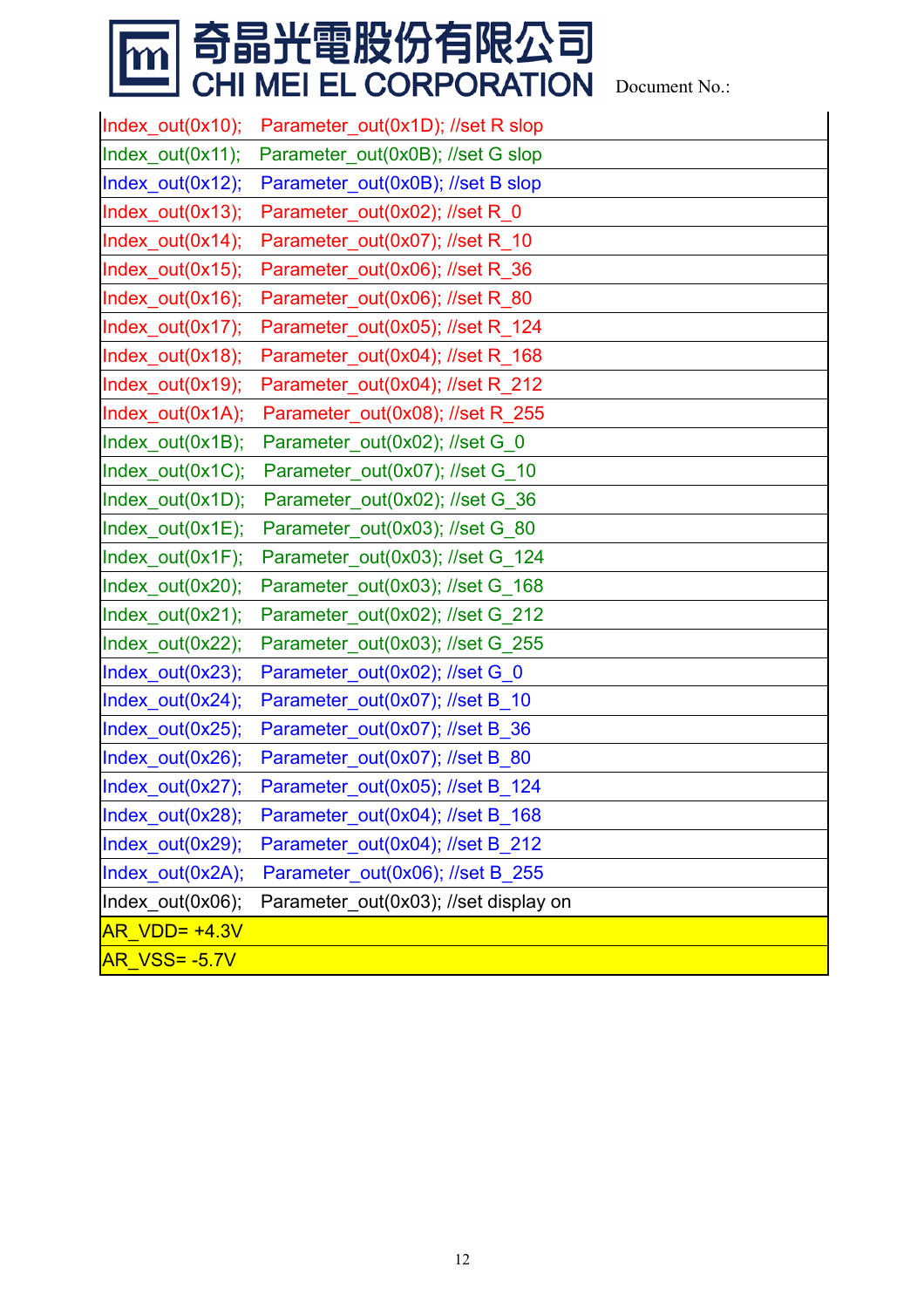

Document No.:



3. Viewing angle test condition:



4. Contrast

Luminance with all pixels white

Luminance with all pixels black

5. Optical tester: CA210

 $CR = -$ 

6. Brightness of 30% power consumption. Operating Life Time is defined when the luminance has decayed to less than 50% of the initial measured luminance before life test.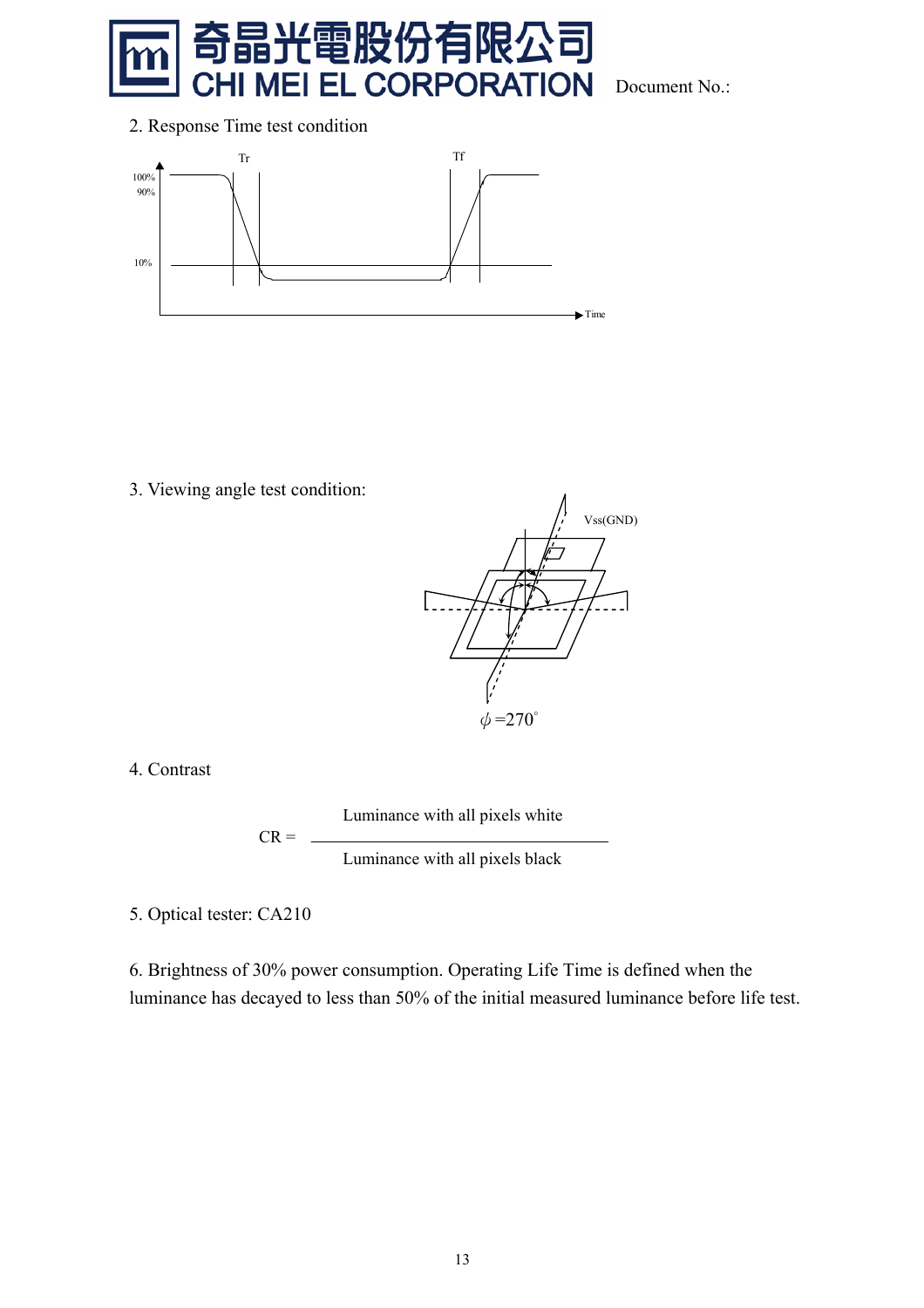

#### **7. System Diagram:**

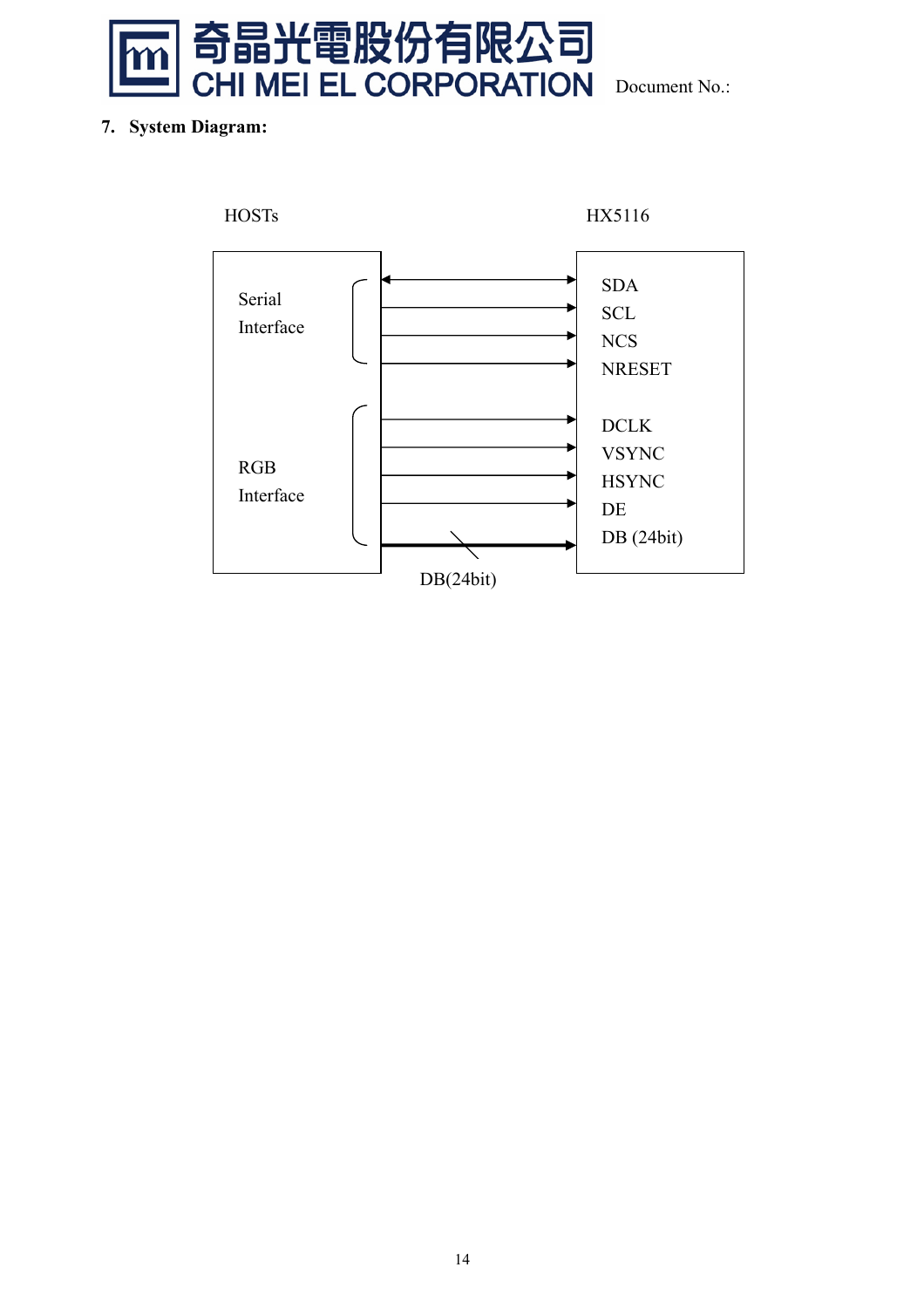

#### **8. Pin Assignment:**

| <b>PIN</b>              | <b>Symbol</b>        | I/O          |                                                                          |                                                                                                   | <b>Description</b>                                 |                                                                          |  | <b>Remarks</b> |  |
|-------------------------|----------------------|--------------|--------------------------------------------------------------------------|---------------------------------------------------------------------------------------------------|----------------------------------------------------|--------------------------------------------------------------------------|--|----------------|--|
| $\mathbf{1}$            | TP1                  | I            | Touch panel P1                                                           |                                                                                                   |                                                    |                                                                          |  |                |  |
| $\boldsymbol{2}$        | TP <sub>2</sub>      | I            | Touch panel P2                                                           |                                                                                                   |                                                    |                                                                          |  |                |  |
| 3                       | TP3                  | I            | Touch panel P3.                                                          |                                                                                                   |                                                    |                                                                          |  |                |  |
| $\overline{\mathbf{4}}$ | TP4                  | I            | Touch panel P4                                                           |                                                                                                   |                                                    |                                                                          |  |                |  |
| 5                       | <b>AR VSS</b>        | I            |                                                                          | Negative voltage for OLED                                                                         |                                                    |                                                                          |  |                |  |
| 6                       | AR_VSS               | I            | Negative voltage for OLED                                                |                                                                                                   |                                                    |                                                                          |  |                |  |
| 7                       | TEST1_VS             |              |                                                                          |                                                                                                   | open CMEL test pin, it must be open.               |                                                                          |  |                |  |
| 8                       | AR_VDD               | $\mathbf I$  | Positive voltage for OLED                                                |                                                                                                   |                                                    |                                                                          |  |                |  |
| 9                       | <b>AR VDD</b>        | $\mathbf I$  | Positive voltage for OLED                                                |                                                                                                   |                                                    |                                                                          |  |                |  |
| 10                      | TEST2_VD             |              |                                                                          |                                                                                                   | open CMEL test pin, it must be open.               |                                                                          |  |                |  |
| 11                      | <b>ARREF</b>         | I/O          | $(-8V - 8V)$                                                             |                                                                                                   |                                                    | Panel refers voltage of the regulator ARREF or external input voltage.   |  |                |  |
| 12                      | <b>VGL</b>           | I/O          | $(-3V - 8V)$                                                             |                                                                                                   |                                                    | Low Voltage output of regulator VGL or external input voltage.           |  |                |  |
| 13                      | <b>VGH</b>           | I/O          | $(+3V - +8V)$                                                            | High Voltage output of regulator VGH or external input voltage.                                   |                                                    |                                                                          |  |                |  |
| 14                      | <b>LVO</b>           | I/O          |                                                                          | Negative output voltage of the booster2. (-8.5V)                                                  |                                                    |                                                                          |  |                |  |
| 15                      | C22N                 | I/O          | Connect to the step-up circuit, capacitors according to the step-up      |                                                                                                   |                                                    |                                                                          |  |                |  |
|                         | 16 C <sub>22</sub> P |              | factor. Leave this pin open if the internal step-up circuit is not used. |                                                                                                   |                                                    |                                                                          |  |                |  |
| 17                      | <b>HVO</b>           | I/O          | Positive output voltage of the booster2. (8.5V)                          |                                                                                                   |                                                    |                                                                          |  |                |  |
| 18                      | C21P                 | I/O          | Connect to the step-up circuit, capacitors according to the step-up      |                                                                                                   |                                                    |                                                                          |  |                |  |
| 19                      | C21N                 |              |                                                                          |                                                                                                   |                                                    | factor. Leave this pin open if the internal step-up circuit is not used. |  |                |  |
| 20                      | C11N                 |              |                                                                          |                                                                                                   |                                                    |                                                                          |  |                |  |
| 21                      | C11P                 |              | Connect to the step-up circuit, 4 capacitors according to the step-up    |                                                                                                   |                                                    |                                                                          |  |                |  |
| 22                      | C12N                 | I/O          | factor. Leave this pin open if the internal step-up circuit is not used. |                                                                                                   |                                                    |                                                                          |  |                |  |
|                         | 23 C <sub>12</sub> P |              |                                                                          |                                                                                                   |                                                    |                                                                          |  |                |  |
| 24                      | <b>PVSS</b>          | $\mathbf{P}$ | Charge pump ground pin, it must connect to external<br>ground.           |                                                                                                   |                                                    |                                                                          |  |                |  |
| 25                      | <b>DDVDH</b>         | I/O          | Output voltage of the booster1. (5.1V/6.0V)                              |                                                                                                   |                                                    |                                                                          |  |                |  |
| 26                      | <b>VSSA</b>          | $\mathbf{P}$ |                                                                          |                                                                                                   |                                                    | Analog ground pin. It must connect to external ground.                   |  |                |  |
| 27                      | <b>VSSA</b>          | $\mathbf{P}$ |                                                                          |                                                                                                   |                                                    | Analog ground pin. It must connect to external ground.                   |  |                |  |
| 28                      | <b>VCI</b>           | $\mathbf{P}$ |                                                                          |                                                                                                   | A power supply for the Analog circuit. (2.7V~3.6V) |                                                                          |  |                |  |
| 29                      | <b>VCI</b>           | $\mathbf{P}$ |                                                                          |                                                                                                   | A power supply for the Analog circuit. (2.7V~3.6V) |                                                                          |  |                |  |
| 30                      | VGAM1OUT             | I/O          |                                                                          | Output voltage of the VGAM1OUT regulator and used positive power<br>of source driver. (4.8V/5.8V) |                                                    |                                                                          |  |                |  |
|                         |                      |              | Internal logic voltage input or output pin                               |                                                                                                   |                                                    |                                                                          |  |                |  |
|                         |                      | I/O          | VDC ENB=0, VDDD is output, please connect to 1uF capacitor.              |                                                                                                   |                                                    |                                                                          |  |                |  |
|                         |                      |              |                                                                          | VDC0                                                                                              | <b>VDDD</b>                                        | <b>Status</b>                                                            |  |                |  |
| 31                      | <b>VDDD</b>          |              |                                                                          | 0                                                                                                 | 1.8V                                               | Normal display                                                           |  |                |  |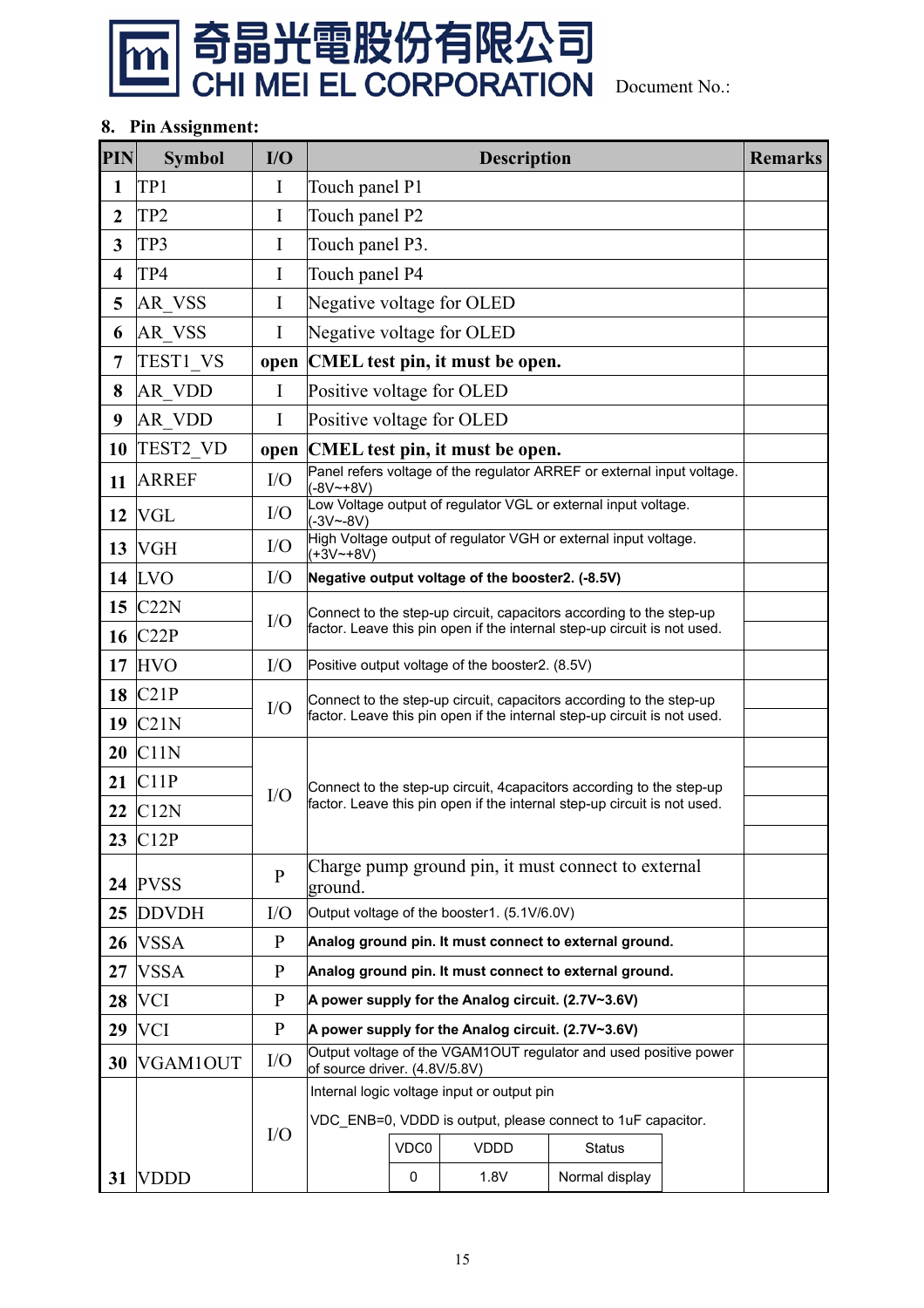# **m 奇晶光電股份有限公司<br>Leng CHI MEI EL CORPORATION** Document No.:

|    |                    |              | 1<br>2.5V<br>OTP program                                                                                                                   |
|----|--------------------|--------------|--------------------------------------------------------------------------------------------------------------------------------------------|
|    |                    |              | VDC_ENB=1, VDDD is input. (Input range = 1.6V~2.75V)                                                                                       |
| 32 | <b>VCC</b>         | P            | A power supply for the Digital circuit. (1.5V~3.6V)                                                                                        |
| 33 | <b>VSSD</b>        | $\mathbf{P}$ | Digital ground pin. It must connect to external ground.                                                                                    |
| 34 | <b>NRESET</b>      | I            | Reset pin. Setting either pin low initializes the LSI. Must be reset<br>after power is supplied. (Normally pull high)                      |
| 35 | <b>NCS</b>         | I            | Serial Interface chip enable pin. (Normally pull high)                                                                                     |
|    | <b>36 SCL</b>      | I            | Serial Interface clock input pin. (Normally pull high)                                                                                     |
| 37 | <b>SDA</b>         | I            | Serial Interface data line. (Normally pull high)                                                                                           |
|    |                    |              | Data enable:                                                                                                                               |
|    |                    | I            | When VSYNC+HSYNC+DE mode,                                                                                                                  |
| 38 | DE                 |              | DE=H: Data enable, DE=L: Data disable (Black). (Normally pull low)                                                                         |
|    |                    |              | Frame synchronizing signal.                                                                                                                |
|    |                    | I            | If VSPL=0: Active low.                                                                                                                     |
| 39 | <b>VSYNC</b>       |              | If VSPL=1: Active high.                                                                                                                    |
|    |                    |              | Line synchronizing signal.                                                                                                                 |
|    |                    | I            | If HSPL=0: Active low.                                                                                                                     |
| 40 | <b>HSYNC</b>       |              | If HSPL=1: Active high.                                                                                                                    |
|    |                    |              | Dot clock signal.                                                                                                                          |
|    | <b>DCLK</b>        | I            | If DPL=0: Data are input on the rising edge of DOTCLK.                                                                                     |
| 41 | D27                | I            | If DPL=1: Data are input on the falling edge of DOTCLK.                                                                                    |
| 42 |                    |              | Digital data input. DX0 is LSB and DX7 is MSB. (Normally pull low)<br>1. If parallel RGB input mode is used, D0X, D1X, and D2X indicate R, |
| 43 | D26                |              | G, and B data in turn.                                                                                                                     |
| 44 | D25                |              | 2. If serial RGB or RGBD or CCIR601 or CCIR656 input mode is                                                                               |
| 45 | D24                |              | selected, only D07~D00 are used, and others short to GND.                                                                                  |
|    | 46 D <sub>23</sub> |              | DX7~DX0 has 8-bit width, respectively to compose 16,777,216                                                                                |
|    | 47 D <sub>22</sub> |              | color and 256 gray scale of 1 pixel.                                                                                                       |
|    | 48 D <sub>21</sub> |              |                                                                                                                                            |
| 49 | D20                |              |                                                                                                                                            |
|    | 50 D17             |              |                                                                                                                                            |
| 51 | D16                |              |                                                                                                                                            |
|    | 52 D <sub>15</sub> |              |                                                                                                                                            |
|    | 53 D14             |              |                                                                                                                                            |
|    | 54 D13             |              |                                                                                                                                            |
|    | 55 D12             |              |                                                                                                                                            |
|    | 56 D11             |              |                                                                                                                                            |
|    | 57 D <sub>10</sub> |              |                                                                                                                                            |
|    | 58 D07             |              |                                                                                                                                            |
|    | 59 D <sub>06</sub> |              |                                                                                                                                            |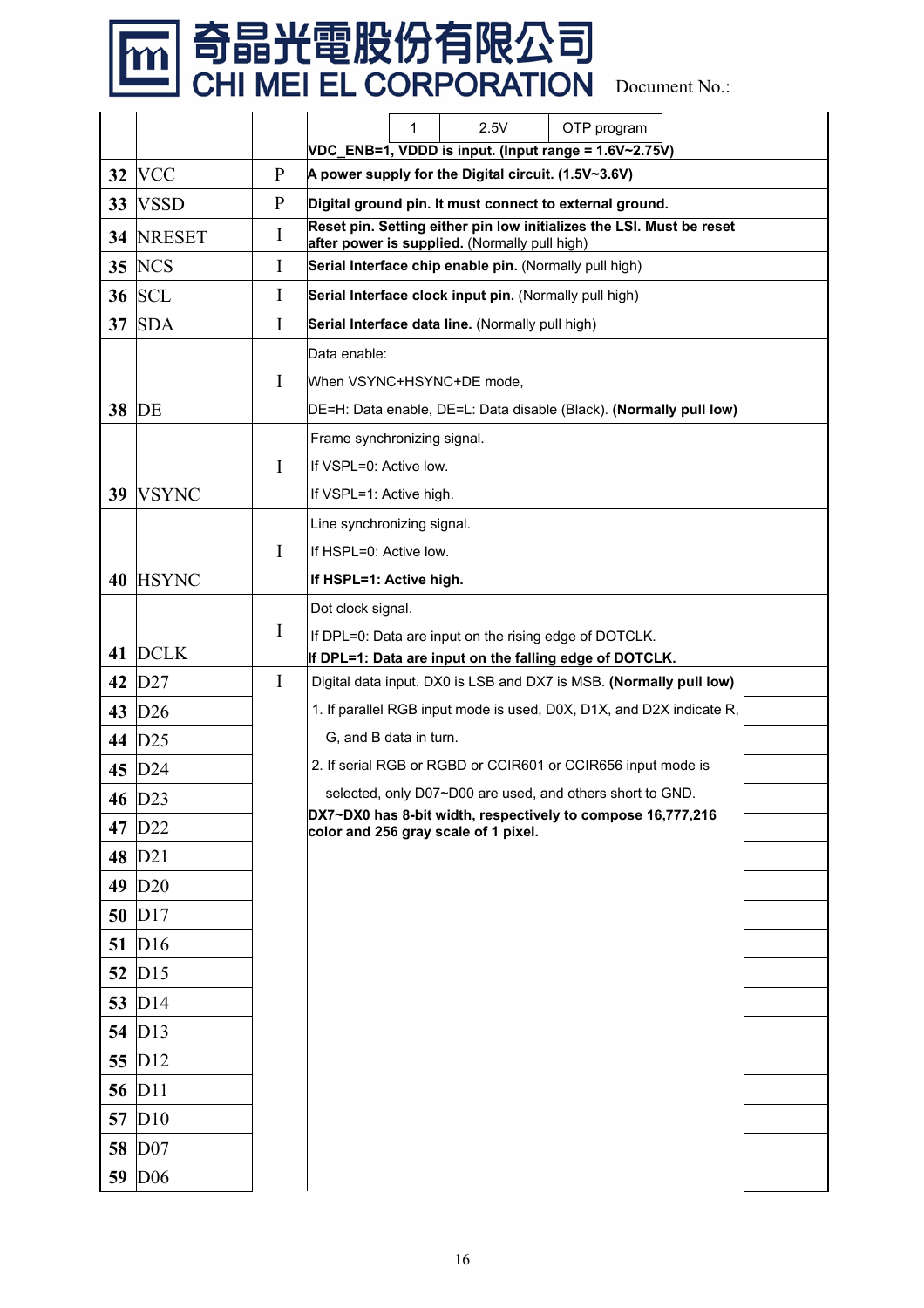

| 60 | D <sub>05</sub> |   |                                      |  |
|----|-----------------|---|--------------------------------------|--|
| 61 | D <sub>04</sub> |   |                                      |  |
| 62 | D <sub>03</sub> |   |                                      |  |
| 63 | D <sub>02</sub> |   |                                      |  |
| 64 | D <sub>01</sub> |   |                                      |  |
| 65 | D <sub>00</sub> |   |                                      |  |
|    |                 |   |                                      |  |
| 66 | TEST3 W         |   | open CMEL test pin, it must be open. |  |
| 67 | <b>AR VDD</b>   | I | Positive voltage for OLED            |  |
| 68 | <b>AR VDD</b>   | I | Positive voltage for OLED            |  |
| 69 | <b>AR VSS</b>   | I | Negative voltage for OLED            |  |
| 70 | <b>AR VSS</b>   | I | Negative voltage for OLED            |  |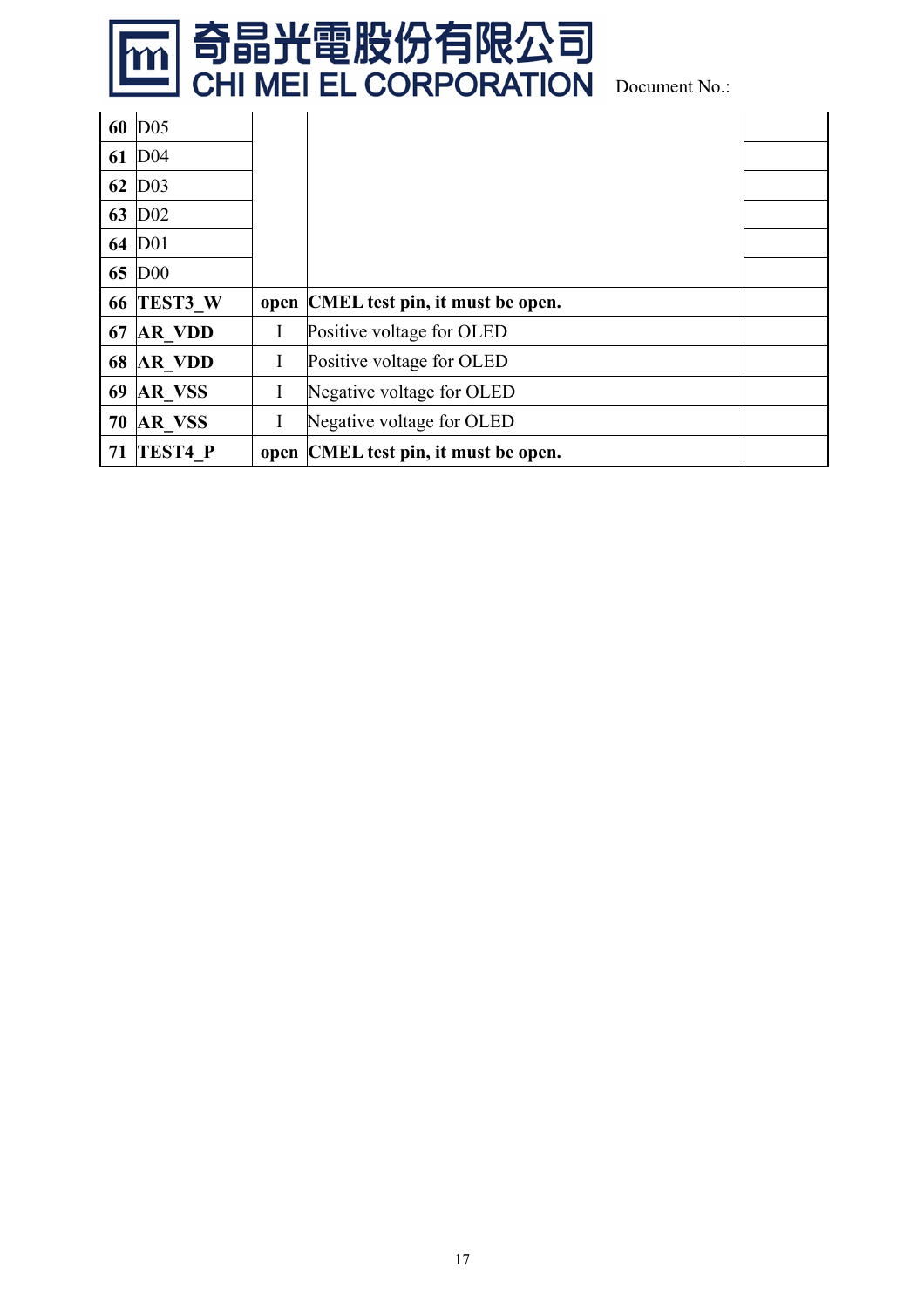

Document No.:

#### **9. External Dimension:**

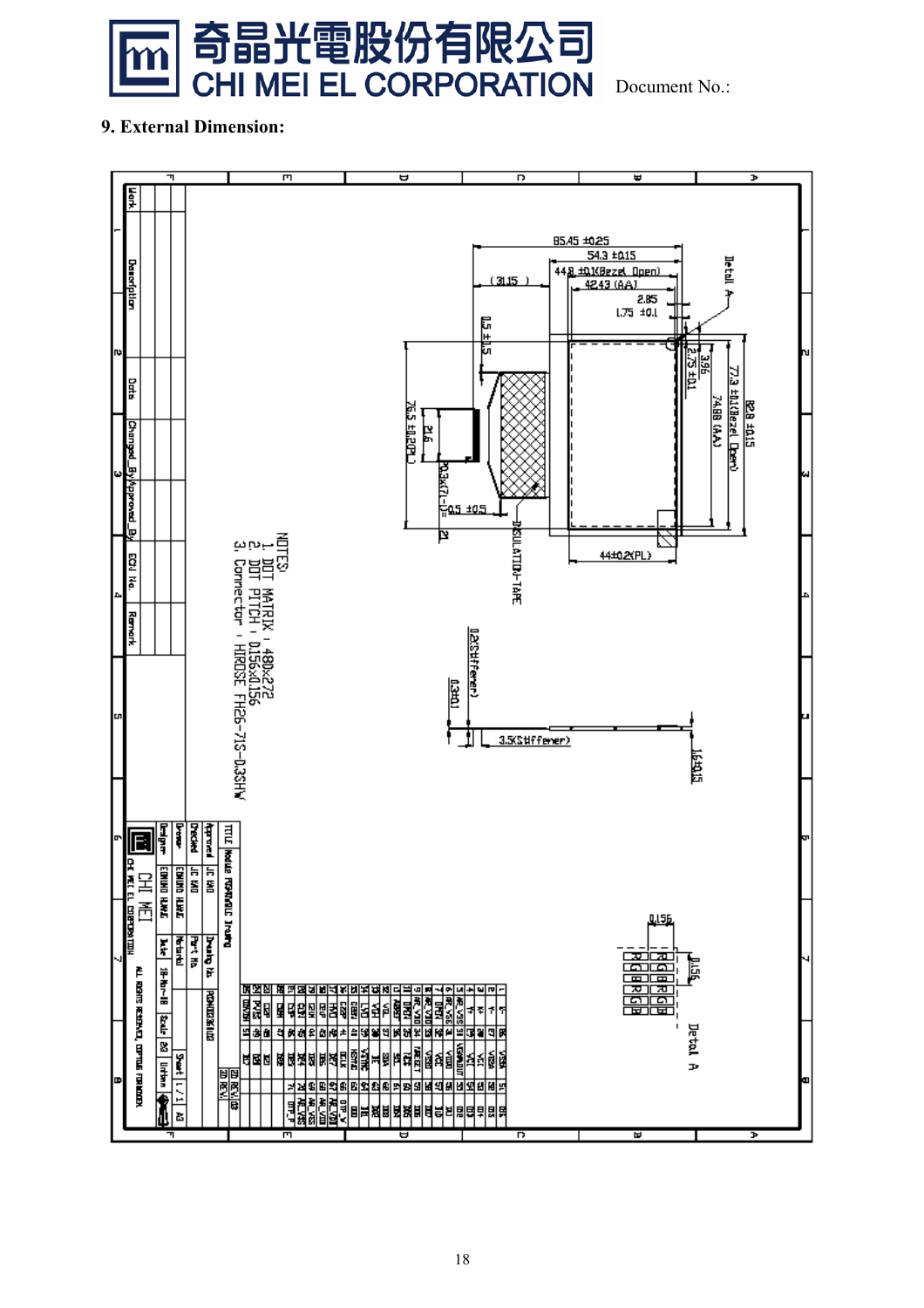

**10. Reliability Test:** 

TBD